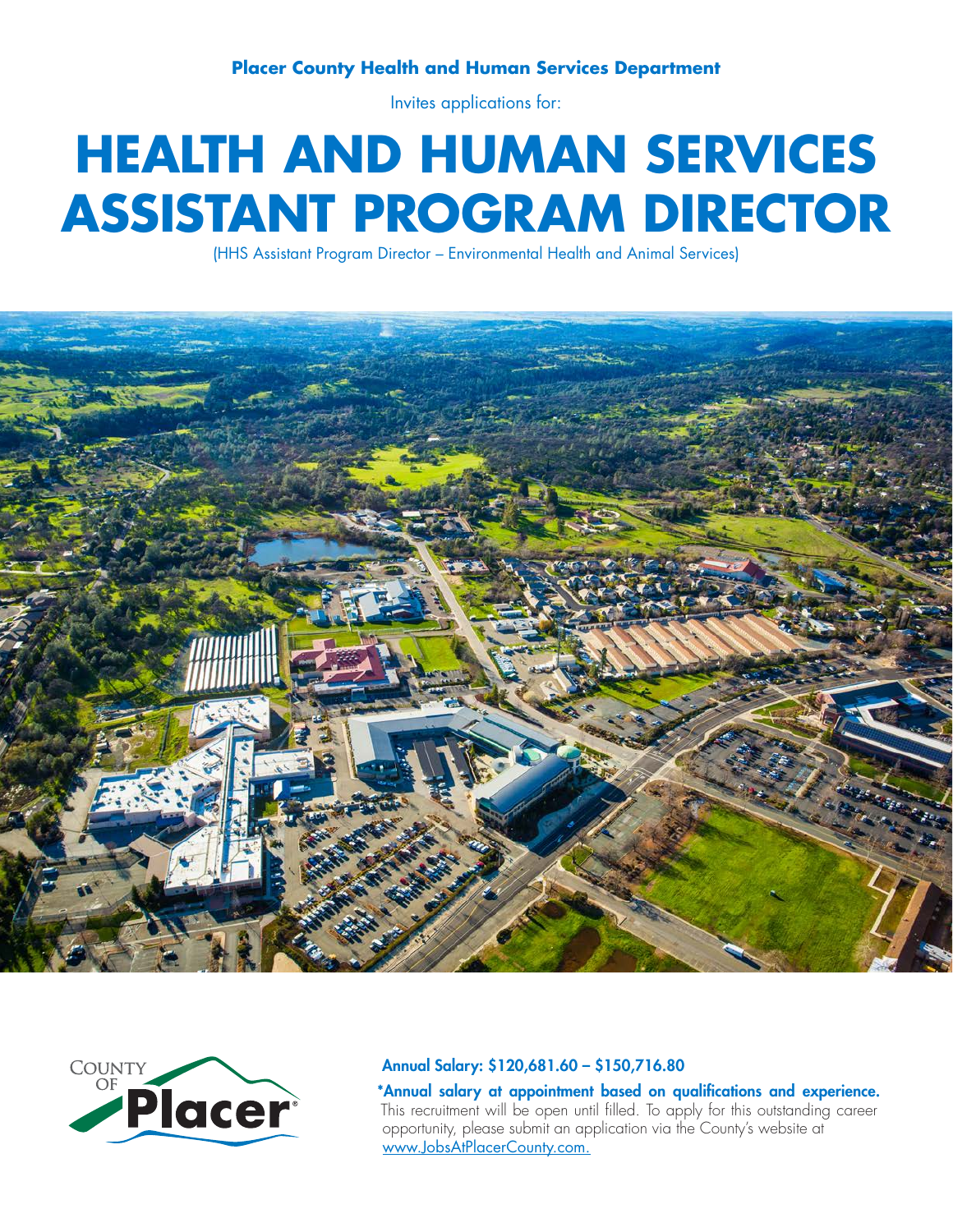# **THE OPPORTUNITY**

This is an extraordinary career opportunity to join a progressive and innovative County located in scenic Northern California. Placer County is an award-winning organization and a noted leader in the field of health and human services. The County seeks to attract highly qualified candidates for consideration that bring credibility, passion, and an innovative approach to the delivery of services to the community.

# **COUNTY GOVERNANCE AND ORGANIZATION STRUCTURE**

The County is governed by a five-member Board of Supervisors elected to four-year terms by voters within their respective districts. This governing structure has nearly all non-elected Department Heads reporting to the County Executive Officer. The County's budget for FY 2021/2022 is nearly \$1.2 billion with a staff of approximately 2,700 funded positions.

# **HEALTH & HUMAN SERVICES DEPARTMENT**

The consolidated Department of Health and Human Services (HHS) is a mission-driven organization responsible for a broad range of public health, behavioral health, human services, and animal services. HHS builds health and wellbeing in Placer County as leaders, innovators, and partners with our community to strengthen, support and protect all who live here. HHS consists of six divisions, including:

- Administrative Services
- Adult System of Care
- Children's System of Care
- Human Services
- Public Health
- Environmental Health and Animal Services

The HHS operating budget for 2021/2022 is approximately \$248.8 million with 764 positions. Approximately 54 of these positions are allocated to Environmental Health and Animal Services.

# **THE POSITION**

The successful candidate for the HHS Assistant Program Director – Environmental Health and Animal Services position will have the exciting opportunity to work closely with the Deputy Director of HHS – Environmental Health and Animal Services to lead a team committed to working together with the community to promote public health by protecting the human environment, citizens, and animals of Placer County.

The work of the Environmental Health and Animal Services Division is comprehensive and wide-ranging. As a regulatory agency, Environmental Health provides quality environmental health services by administering various programs to prevent disease and injury such as the protection of groundwater and surface-water; safe storage and disposal of toxic materials;

safe sewage and solid waste disposal; protection of the consumer food supply through the monitoring of food service facilities; safety inspections of public beaches, swimming pools, and spas; safety inspections of organized camps; prevention of childhood lead poisoning; protection from dangerous housing; and monitoring the quality of water provided by small public water supply systems serving as the Local Primacy Agency (LPA). Environmental Health also serves as the Local Enforcement Agency (LEA) for Placer and El Dorado counties and is responsible for the solid waste permit and inspections program. Environmental Health works closely with County Planning reviewing, conditioning, and approving land use project components.

Animal Services is responsible for administering animal care and control programs with the goal of protecting animals and our communities. This includes rabies and other communicable disease prevention, enforcement of the County Animal Control Ordinance, enforcement of humane laws that protect animals from neglect and cruelty, reunification of lost animals with their owners, programs, and partnerships to place adoptable animals in good homes, and programs that help reduce the probability of animal overpopulation.

Animal Services operates the County Animal Shelter in Auburn. This state-of-the-art shelter includes segregated dog and cat kennels, on-site veterinary services, covered and uncovered exercise yards, integrated cleaning systems and other features to support our animals. Animal Services boasts an engaged volunteer corps of over 200 participants helping with daily animal care activities. Animal Services has service contracts with many cities in the County and has formal agreements with other animal care organizations to optimize animal services in Placer County.

The HHS Assistant Program Director – Environmental Health and Animal Services provides operational, programmatic, and personnel management for the division, which has office locations in Auburn, Tahoe City, and Truckee. This position will:

- Assist with planning, integrating, organizing, and directing the day-to-day operations of the division;
- Recommend priorities for division resource allocations;
- Exercise direct and/or indirect supervision of management, supervisory, professional, technical, and clerical personnel;
- Serve as a key member of the division management team and a proactive and positive member of the leadership team;
- Excel in customer service to the division's internal and external service customers;
- Evaluate and recommend improvements for the fiscal aspects of the department; assist with overseeing the annual budget process for the division;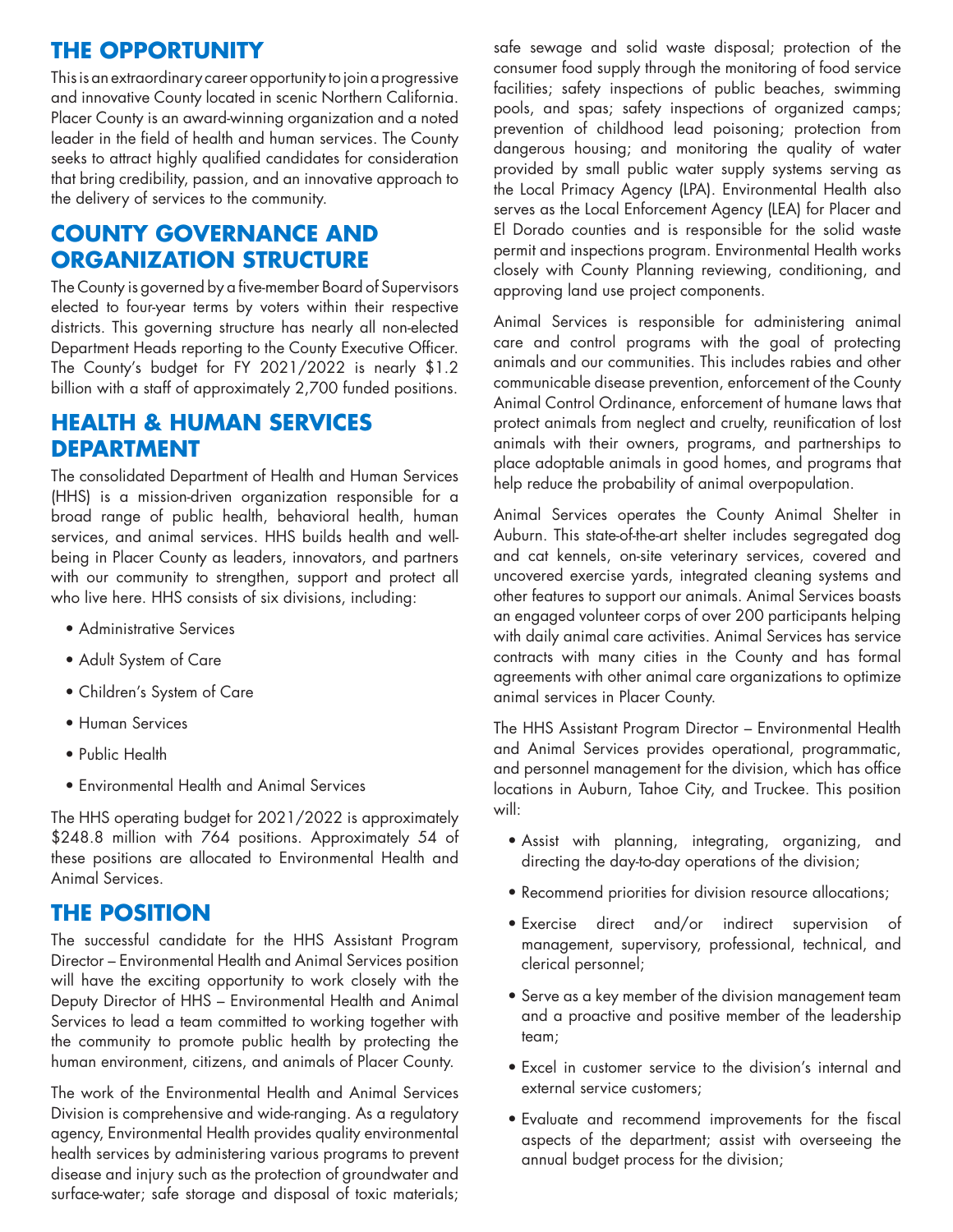- Assure that policies and procedures are implemented and followed, serving as a division policy-making member;
- Serve as Acting Deputy Director of HHS Environmental Health and Animal Services in the absence of the Deputy Director of HHS – Environmental Health and Animal Services.

The successful candidate for this position will demonstrate the experience necessary to forge and maintain effective working relationships and partnerships with HHS – Environmental Health and Animal Services staff members, other HHS divisions, the County Executive Office, Board of Supervisors, Auditor-Controller's Office, and other County departments.

## **THE IDEAL CANDIDATE**

In addition to the minimum education and experience requirements, the ideal candidate for this management position will possess and demonstrate:

Experience managing an organization that emphasizes cooperation, accountability, responsiveness, and ability to communicate effectively with division staff, community stakeholders, and the clients we serve. This candidate will be a strong organizational leader with management supervisory experience, budget management skills, and accomplished programmatic expertise. They will have a demonstrated ability to develop innovative approaches to service, creativity, communication, and consensus building, along with a track record of working with a broad range of people and organizations reflecting a diverse cultural and economic population. The ideal candidate will also have experience in performance evaluations and progressive discipline, human resources management, contracts management, organizational design, and change management.

## **PLACER COUNTY**

Placer County represents a rapidly growing and prosperous community characterized by a healthy and mature economy, attractive business environment, and residents who benefit from a developed educational, safety and healthcare infrastructure. It is consistently ranked first for its quality of life and is in the top healthiest counties in California. It is also home to Sierra College and William Jessup University, with plans for two additional universities to develop in the western part of the County.

Placer County contains approximately 400,000 residents, which includes those living in the cities of Roseville, Rocklin, Lincoln, Loomis, Auburn, and Colfax, as well as unincorporated areas including the north shore of Lake Tahoe. The County is bordered by Nevada County to the north, the State of Nevada to the east, El Dorado and Sacramento counties to the south, and Sutter and Yuba counties to the west. The County Government Center is located in North Auburn.

Well-known for excellent, award winning elementary and high schools, Placer County also offers a range of affordable housing options. Outdoor recreation activities in Placer

County are abundant all year long given its proximity to both the Sierra Nevada Mountains and Lake Tahoe. Activities range from hiking, biking, and horseback riding to river rafting, snowshoeing, and skiing.

# **MINIMUM QUALIFICATIONS**

Experience—Five years of increasing responsible experience in a public/environmental health and/or human service agency, including at least three years of administrative and management responsibility.

Education—Equivalent to a bachelor's degree from an accredited college or university with major course work in business, public administration, public health, health science, sociology, psychology, counseling, behavioral sciences, or a related field.

License or Certificate—May need to possess a valid driver's license as required by the position. Proof of adequate vehicle insurance and medical clearance may also be required.

### Desired:

- Experience working in an environmental health or animal care and control setting.
- Bachelor's degree in any of the biological or physical sciences, environmental health science, chemistry, engineering, or animal science.
- For candidates with an environmental health background, registration as an Environmental Health Specialist issued by the State of California Department of Public Health.

# **COMPENSATION AND BENEFITS**

Salary-The annual salary range for this unclassified management position is \$120,681.60 – \$150,716.80.

Annual Leave-The County provides 100 hours of management leave to be used as time off or paid out in cash, in addition to a competitive vacation and sick leave package and thirteen (13) paid holidays per year.

Cafeteria Plan-The County provides \$4,000 per calendar year that can be taken in cash or used for unreimbursed medical expenses, unreimbursed dependent care expenses, or 401(k) plan contribution.

Deferred Compensation-Voluntary 401(k) is available through payroll deductions. The County will match one dollar for every four dollars in employee contributions made to a 401(k) account up to a maximum employer contribution of \$750.00 per employee per calendar year.

Education Allowance-Tuition reimbursement is available for approved classes up to a maximum of \$1,200 per year.

Health, Dental and Vision Insurance-Health coverage is available through CalPERS with the County paying 80% of the selected plans total premium for employee. Dental and Vision insurance are fully paid by the County for the employee; the employee pays the premium for dependents.